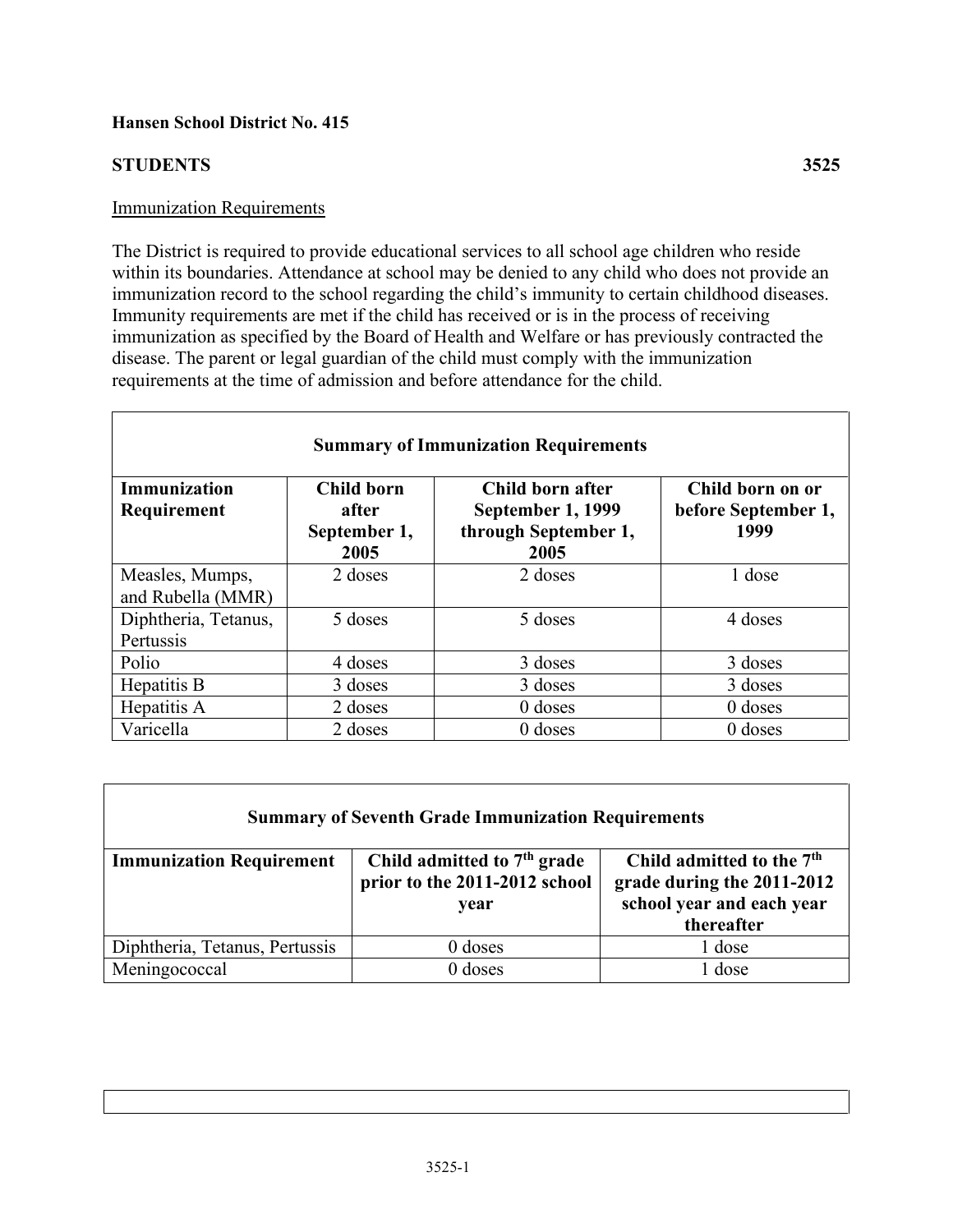| <b>Summary of Twelfth Grade Immunization Requirements</b> |                                                                                                                                                                                                                                                   |                                                                                                                                                                                                                 |  |  |
|-----------------------------------------------------------|---------------------------------------------------------------------------------------------------------------------------------------------------------------------------------------------------------------------------------------------------|-----------------------------------------------------------------------------------------------------------------------------------------------------------------------------------------------------------------|--|--|
| <b>Immunization Requirement</b>                           | Child admitted to $12th$ grade<br>during 2020-2021 school<br>year and each year<br>thereafter, if student<br>received their first dose of<br>Meningococcal vaccine at 16<br>years of age or older, or if<br>student has never received a<br>dose. | Child admitted to the 12 <sup>th</sup><br>grade during 2020-2021<br>school year and each year<br>thereafter, if student<br>received their first dose of<br><b>Meningococcal vaccine</b><br>before the age of 16 |  |  |
| Meningococcal                                             | 1 dose                                                                                                                                                                                                                                            | 2 doses                                                                                                                                                                                                         |  |  |

## Immunization Certification

The immunization record must be signed by a physician, physician's representative, or another licensed health care professional including an osteopath, nurse practitioner, physician's assistant, licensed professional nurse, registered nurse, and pharmacist stating the type, number, and dates of the immunizations received.

## Intended Immunization Schedule

The schedule of intended immunizations statement must be provided by the parent or legal guardian of a child who is in the process of receiving or has been scheduled to receive the required immunizations. A form is provided by the Department of Health and Welfare or a similar one may be used provided it includes the following information:

- 1. Name and date of birth of child;
- 2. School and grade child is enrolling in and attending;
- 3. Types, numbers, and dates of immunizations to be administered;
- 4. Signature of the parent, custodian, or legal guardian; and
- 5. Signature of a licensed health care professional providing care to the child.

Children admitted to school and failing to continue the schedule of intended immunizations will be excluded from school until documentation of administration of the required immunizations is provided by the child's parent, custodian, or legal guardian.

#### Exemptions

- 1. Any child who submits a certificate signed by a physician licensed by the State Board of Medicine stating the physical condition of the child is such that all or any of the required immunization would endanger the life or health of the child is exempt from the immunization requirements;
- 2. Any minor child whose parent or guardian submits a signed statement to school officials stating their objections on religious or other grounds is exempt from the immunization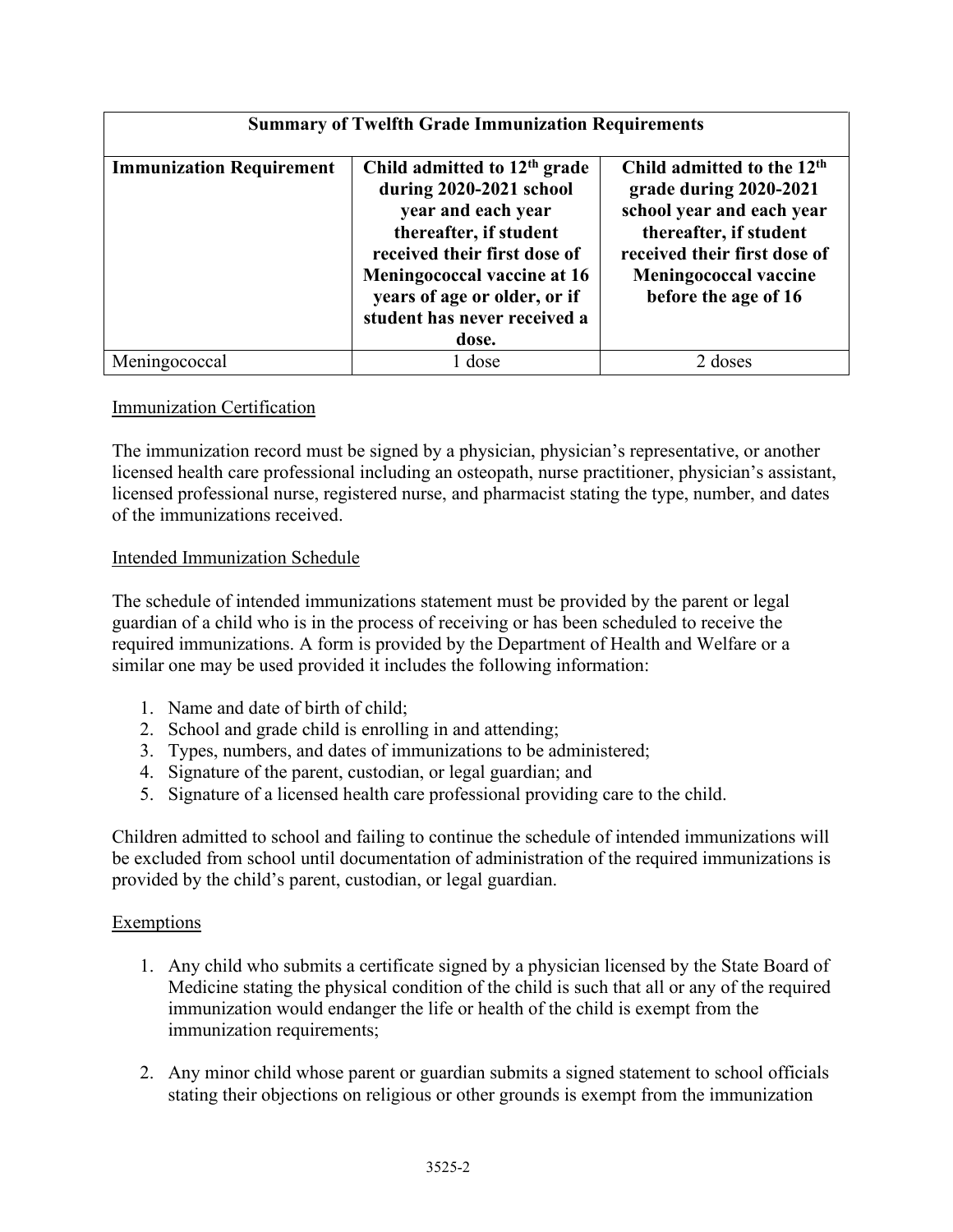requirements. The parent or guardian can use a form provided by the District or submit a written, signed statement that the District will attach to the form; and

- 3. A child who has laboratory proof of immunity to any of the childhood diseases listed above will not be required to be immunized for that disease; and
- 4. A child who has had varicella (chickenpox) diagnosed by a licensed physician upon personal examination will not be required to be immunized for the disease provided they submit a signed statement from the diagnosing physician.

A child exempted under one of the above requirements may be excluded by the District in the event of a disease outbreak.

## Communication of Immunization Requirements and Exemptions

In accordance with Idaho law, all communication to parents/guardians regarding immunization requirements shall also describe the exemptions and make reference to 39-4802, Idaho Code. For purposes of this section, 'communication' includes letters, phone calls, registration packets, etc.

#### Reporting

The District shall submit a report of each school's immunization status to the State Department of Education on or before the first day of November of each year. The report shall include:

- 1. Inclusive dates of the reporting period;
- 2. Name and address of the school, District, and county;
- 3. Grade being reported and total number of children enrolled in the grade;
- 4. Name and title of the person completing the report form;
- 5. Number of children who meet all of the required immunizations listed in the tables above;
- 6. Number of children who do not meet all of the required immunizations listed in the tables above, but are in the process of receiving the required immunizations; and
- 7. Number of children who claimed exemption to the required immunizations listed in the tables above.

| Legal Reference: | I.C. $\S$ 39-4801   | <b>Immunization Required</b>               |
|------------------|---------------------|--------------------------------------------|
|                  | I.C. $\S$ 39-4802   | Immunization Exemptions                    |
|                  | I.D.A.P.A. 16.02.15 | Immunization Requirements for Idaho School |
|                  |                     | Children                                   |

Policy History: Adopted on: Revised on: 9-17-20, 10-18-21